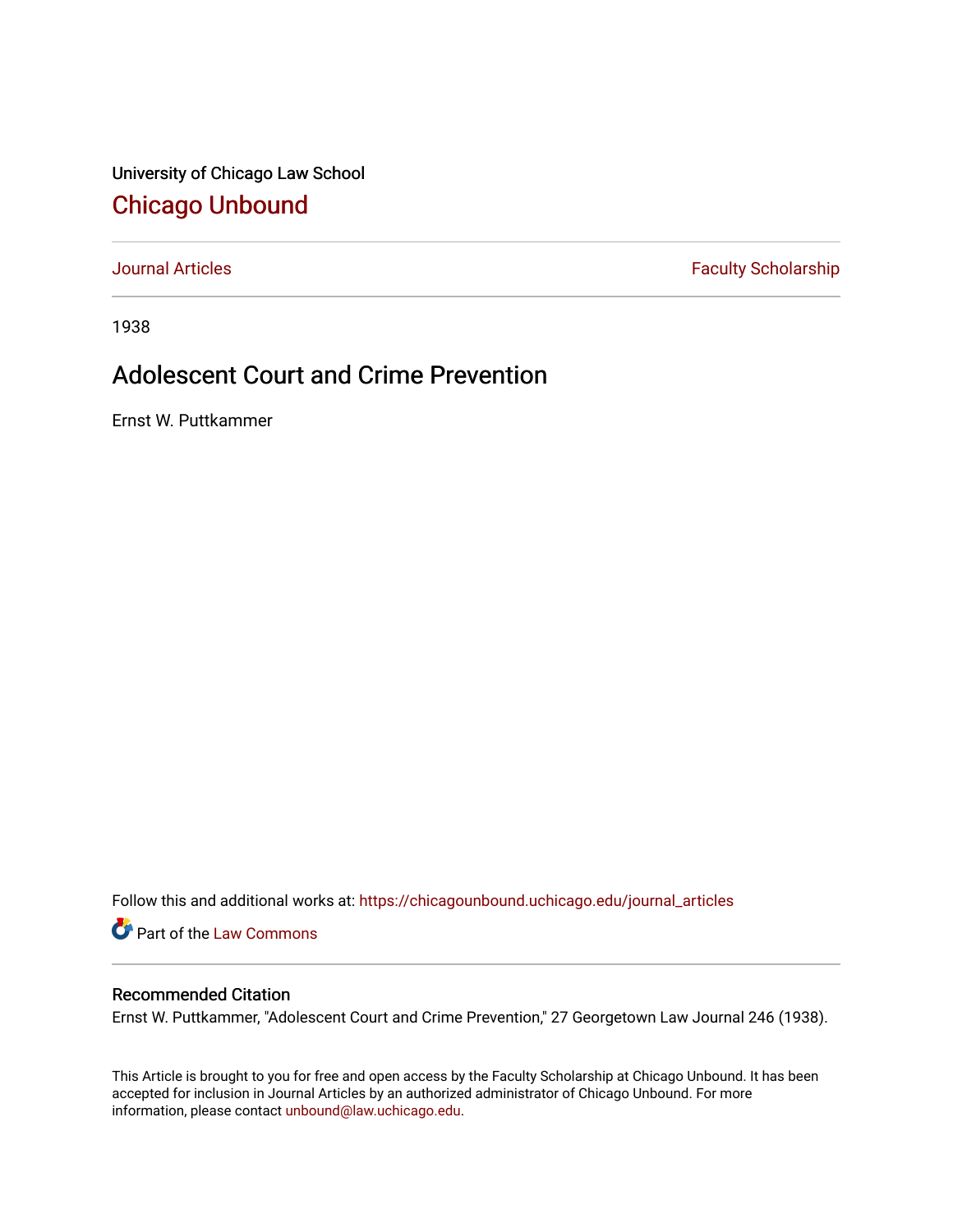the responsibility of the party in control for the work of each session and the value of criticism by the minority party especially in financial and important social questions is minimized. A campaign on the basis of the council's proposals, may be an excellent substitute for a campaign on the basis of a party platform.

Professor Johnson has packed into a short volume a surprisingly large and well arranged amount of material. He has brought out clearly the worst defects in "our American legislative system; his book provides an exceptional basis for discussion, and his thoughtful guidance through the mazes of various legislative difficulties is most helpful.

**JOSEPH** P. CHAMBERLAIN\*

THE ADOLESCENT COURT AND CRIME PREVENTION-by Jeannette G. Brillt and E. George Payne.# Pitman Publishing Co., New York, 1938. Pp. **xiii, 230.**

In the reviewer's opinion the authors have selected too narrow a title for this informing, though brief, book. A broader one, such as, perhaps, "The Adolescent Offender," would have been more suggestive of the range of the contents. Their initial premise is that adolescence represents a particularly difficult period of adjustment, with problems of rapidly increasing complexity, yet that this period is given little or no special attention by our common law criminal procedure. This inattention is the more surprising in view of the fact that the civil law still regards the adolescent as incapable of mature and ripe handling of his own affairs, when the criminal law proclaims him an adult merely by passing beyond the juvenile court age. Such inattention, they continue, is all the more short-sighted because of the fact that today the largest proportion of crimes is committed by this "forgotten group" of offenders between the ages of sixteen and twenty-one.' From this starting point the authors proceed to examine the factors making for adolescent delinquency.

As is to be expected, they reject the one-time, but now outworn, notion that there is any single explanation of delinquent or criminal conduct, whether inherited criminal tendency, mental defect, or what have you. Instead it is the effect of many factors, a large number of which are summed up in the word, "environment." There is nothing

<sup>\*</sup>Professor of Public Law, Columbia University School of Law.

tMember of the **Bar** of New **York;** City Magistrate, New York City.

TActing Dean, **School of** Education, New York University. **<sup>1</sup>**

**The** maximum age **for** the Borstol institution *(viz.,* places **for** adolescent incarceration) in England has been raised recently **from** twenty-one **to** twenty-three.